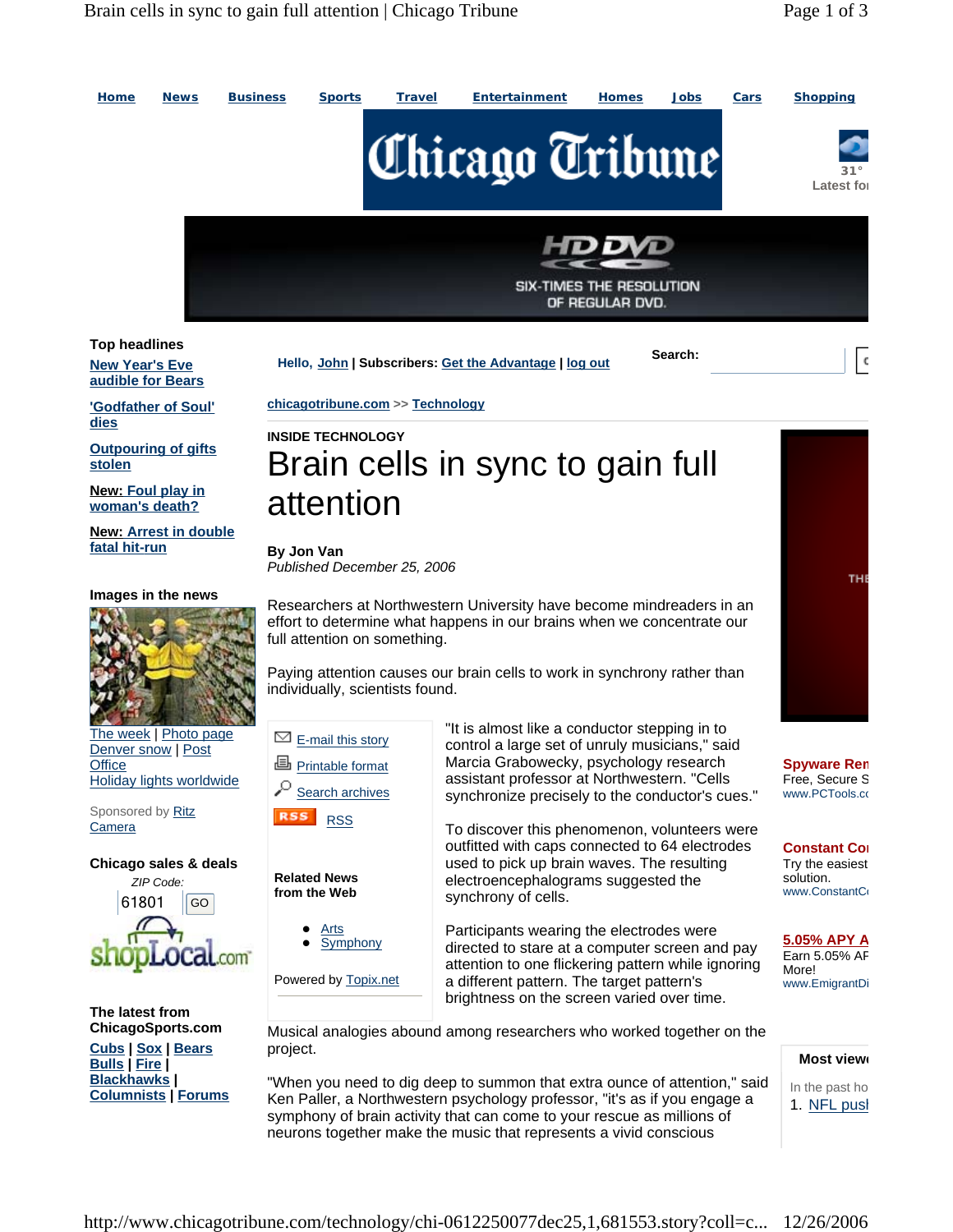2. Slaying s 3. Arrest in 4. Foul play 5. Brawls br

**More most vi**

**quick clicks: Music | Movie**

**Chicago thea**

**Find** places a

m١



**Controller** read more & apply

**Sr. Product Specialist** read more & apply

**MARKETING RESOURCE DEVELOPMENT SPECIALIST** read more & apply

**Membership Director** read more & apply

**Nursing Home Administrator** read more & apply

**Search Chicago jobs**

Search

**All Chicago jobs Post resume Post a job** 

powered by careerbuilder experience."

3-D CHIPS: Integrated circuits and computer chips made from silicon have been at the core of the electronics business for decades, but transistors and other semiconductor devices may one day migrate to more exotic locales.

Materials researchers at the University of Illinois at Urbana-Champaign have devised techniques for integrating different semiconductors in two and three dimensions on new materials, including flexible plastic sheets.

"Important new types of electronic systems will rely on the ability to mix and match wide- ranging classes of devices in three-dimensional configurations on unusual substrates," said John Rogers, an engineering professor. "Circuits enabled by such approaches will open up interesting application possibilities that lie beyond the scope of existing singlematerial, wafer-scale electronics."

The nanoscale printing process developed by the researchers "shows that it is possible to liberate high-performance electronic devices from semiconductor wafers and integrate them onto surfaces that better serve important applications," said Ralph Nuzzo, a chemistry professor who worked with Rogers to co-author a description of their techniques for the journal Science.



Chris Jones re

**Videos from Tr** 

|                                                                                                                               | <b>Prospec</b><br>homeless |
|-------------------------------------------------------------------------------------------------------------------------------|----------------------------|
| Ads by Google                                                                                                                 | <b>Two kill</b>            |
| <b>Are You Left Brained?</b><br>Find out if You're Right or Left Brained by Taking our Quick Quiz!                            | <b>Tank Jo</b>             |
| www.chatterbean.com                                                                                                           | <b>Check All</b>           |
| <b>Strengthen Your Brain</b><br>Activate your mind, increase IQ, & build more neural connections now!<br>www.iMusicSeries.com | Select videos              |
| <b>Brain Engineering Labs</b><br>Dr. Cheri Florance The Maverick Mind<br>www.ebrainlabs.com                                   |                            |
| <b>Exercise Your Brain</b><br>Free games to sharpen your mental skills. Play now!<br>www.puzzleaction.com                     |                            |
| <b>MEMS Chemicals</b><br>Etch protective coatings for CMOS-MEMS circuitry during KOH etch<br>www.brewerscience.com            |                            |
|                                                                                                                               |                            |

**Site index**

**News Business Sports Travel Entertainment Today's p**

----------

jvan@tribune.com

Copyright © 2006, Chicago Tribune